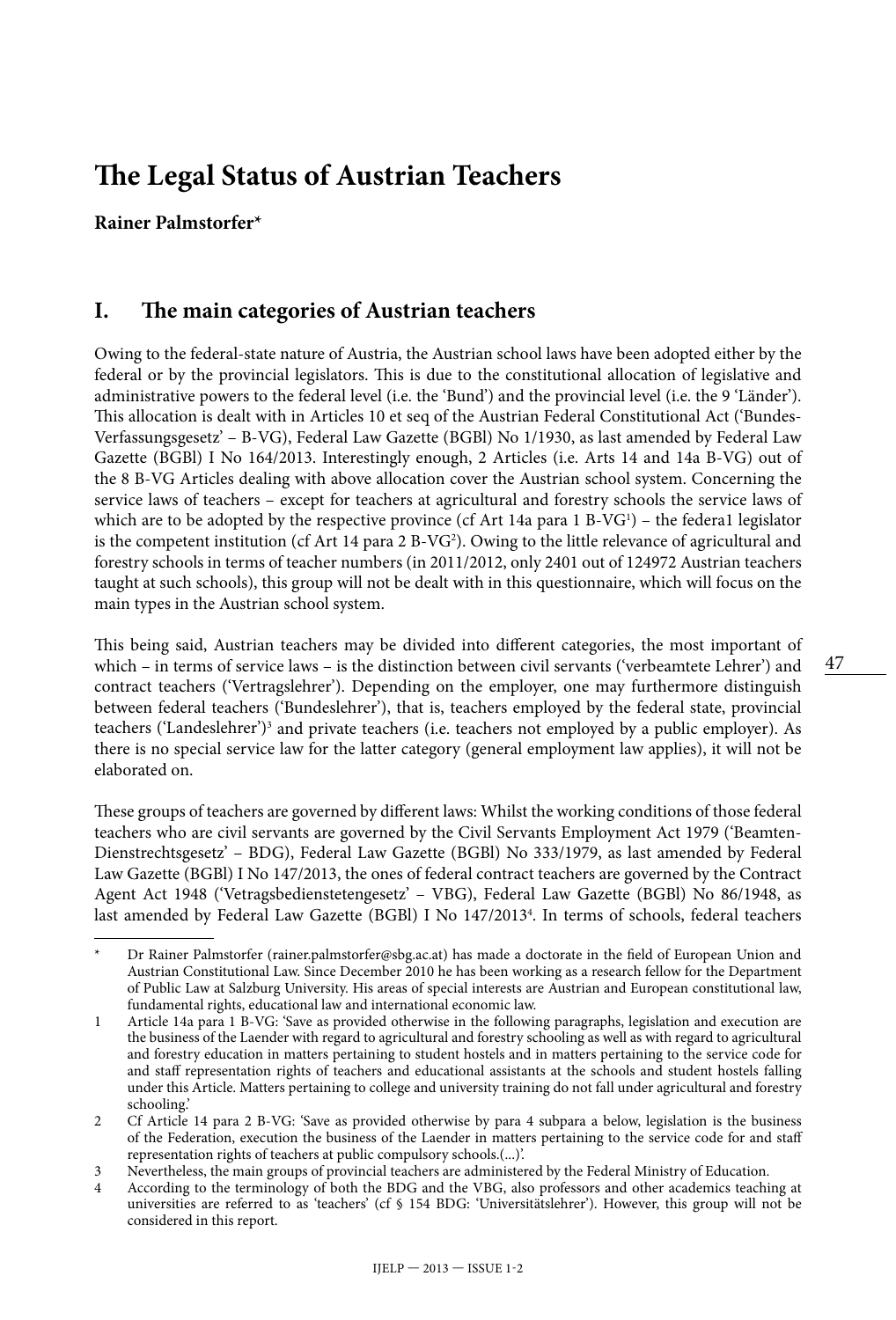teach at the following school types: academic secondary schools ('Allgemeinbildende Höhere Schule'), colleges for higher vocational education ('Berufsbildende Höhere Schulen'), secondary technical and vocational schools ('Berufsbildende mittlere Schulen').

This duality can also be found as regards provincial teachers, with the Provincial Teachers Employment Act 1984 ('Landeslehrer-Dienstrechtsgesetz' – LDG), which – ironically – is a federal act (see Federal Law Gazette (BGBl) No 302/1984, as last amended by Federal Law Gazette (BGBl) I No 151/2013), being applied to those provincial teachers that have the status of civil servants. By contrast, the Provincial Contract Teachers Act 1966 ('Landesvertragslehrpersonengesetz' – LVG), Federal Law Gazette (BGBl) No 172/1966, as last amended by Federal Law Gazette (BGBl) I No 24/2013, applies to contract teachers. Pursuant to § 1 LDG and § 1 LVG, provincial teachers teach at compulsory schools, that is, primary schools ('Volksschulen'), new secondary schools ('Neue Mittelschulen')5 , general secondary schools ('Hauptschulen'), special schools ('Sonderschulen'), polytechnic schools ('Polytechnische Schulen') and vocational schools ('Berufsschulen').

#### **II. Qualifications of Austrian teachers**

48

To answer this question one has to take into account the respective school type. Before going into details, let me draw your attention to the fact that in recent years the required qualifications or, better, the training of teachers has undergone considerable changes. In 2005, a new Pedagogical Universities Act ('Hochschulgesetz' – HG), Federal Law Gazette (BGBl) I No 30/2006, as last amended by Federal Law Gazette (BGBl) I No 124/2013, has been enacted, applying to teachers for primary schools ('Volksschulen'), general secondary schools ('Hauptschulen')6 , special schools ('Sonderschulen'), polytechnic schools ('Polytechnische Schulen'). These studies take 6 semesters (§ 35 para 1 HG) and students obtain a bachelor's degree in education (§ 38 para 2 HG). The recently (summer 2013) adopted Federal-Framework-For-Introducing-A-New-Training-For-Teachers Act (hereafter: Framework Act), Federal Law Gazette (BGBl) I No 124/2013, extends the bachelor studies to 8 semesters. At present, 13 out of 14 pedagogical universities ('Pädagogische Hochschulen') offer these studies.7 Prior to the HG, the training of future teachers for these school types was governed by the Academy Studies Act 1999 ('Akademien-Studiengesetz' – AstG) $^8$ , which did not provide for academic degrees for above teacher categories. Apart from introducing academic degrees, the HG 2005 also brought about a change of the organization, with 51 academies merging into 14 pedagogical universities. The recently adopted Framework Act allows also general universities to offer bachelor and master studies for primary schools, new secondary schools, general secondary schools, special schools and polytechnic schools (cf  $\S$  54 para 6c UG) in cooperation with pedagogical universities.<sup>9</sup>

Coming back to the qualification requirements, one has to look into the LDG as far as provincial teachers are concerned. For teachers at primary schools, new secondary schools, general secondary schools, special schools and polytechnic schools Article II of the Annex of the LDG requires a bachelor's degree in education pursuant to § 65 para 1 HG or a diploma pursuant to the AStG (i.e. the regime prior to the coming into force of the HG). The same holds true for the LVG, that is, contract teachers (§ 2 para 2 lit i LVG refers to Annex of the LDG). As regards other requirements, the LDG differentiates between general and special requirements. § 4 para 1 LDG lists the following general requirements: (i) Austrian citizenship or unrestricted access to the Austrian labour market, (ii) legal capacity, (iii) personal and subject-specific capacity (eg adequate command of the German language) and (iv) age of 18. Special

<sup>5</sup> The new secondary schools will replace the general secondary schools by 2018/2019. Also federal teachers (i.e. teachers having a qualification to teach at academic secondary schools) teach at new secondary schools, which makes the latter school type a kind of hybrid between general secondary schools and academic secondary schools.

<sup>6</sup> These teachers also teach at new secondary schools ('Neue Mittelschulen').

<sup>7</sup> There is also a pedagogical university specializing on the training of teachers for agricultural and forestry schools.<br>The AStG expired on 30 September 2007.

The AStG expired on 30 September 2007.

The duality of teachers (i.e. compulsory-school teachers vs non-compulsory-school teachers) is thus also expressed in teacher training, with the pedagogical universities being competent for the training of compulsory-school teachers. By contrast, non-compulsory-school teachers are trained by the general universities.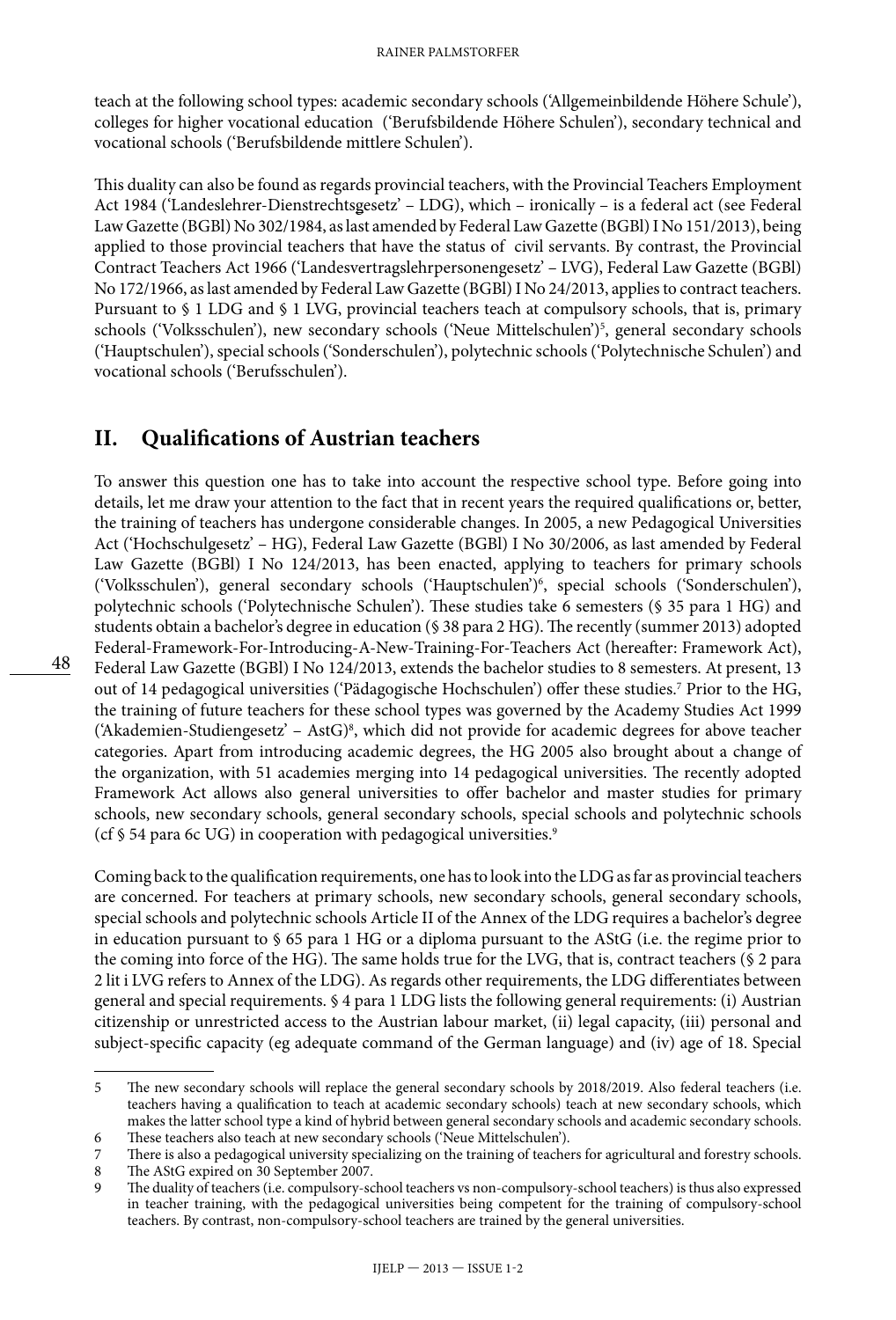requirements are dealt with in the Annex of the LDG. Apart from the required degrees/diplomas, also the issue of recognition of foreign certificates is dealt with (Article 1 paras 6-11 of Annex of the LDG). According to §28a LDG, functions that require a special attachment to Austria, may only be assigned to Austrian citizens (e.g. sovereign functions safeguarding the general interests of the state). § 39 LDG requires a residence that does not impair the performance of the teacher's duties.

Concerning provincial teachers working on a contract basis, the LVG refers to the VBG (see § 2 para 1 lit a LVG). § 3 para 1 VBG lists the following requirements: (i) Austrian citizenship or unrestricted access to the Austrian labour market, (ii) legal capacity, (iii) personal and subject-specific capacity (eg adequate command of the German language) as well as the meeting of special requirements listed in special provisions (i.e. § 2 para 2 lit i LVG) and (iv) minimum age of 15.10 On top of that, the VBG has the same provision concerning the necessity of Austrian citizenship as the LDG (cf 6c para 1 VBG and §28a LDG), which is due to the fact that both acts are federal acts. Unlike the LDG, the VBG does not contain a residence requirement. However, as not provided otherwise contract teachers are governed by the VBG (see § 2 para 1 lit a VBG) and the latter contains a provision identical with § 39 LDG (cf § 5 para 1 VBG referring to § 55a para 1 BDG).

Regarding federal teachers having the status of a civil servant, the BDG requires the completion of university studies with a teacher training component ('Lehramt'), that is, a university degree in two subjects (see recital 23.1 of Annex 1 of the BDG).<sup>11</sup> These studies are offered by the Austrian general universities. These institutions are governed by the University Act 2002 ('Universitätsgesetz' – UG), Federal Law Gazette (BGBl) I No 120/2002, as last amended by Federal Law Gazette (BGBl) I No 176/2013.<sup>12</sup> The BDG partly necessitates further qualifications depending on the category of teachers.<sup>13</sup> For example, teachers in certain subjects at colleges for higher vocational education need to have at least two years of professional practice (see recital 23.1 para 2 of Annex 1 of the BDG). Like above acts, the BDG also contains general requirements. § 4 para 1 BDG reads almost identical to § 4 para 1 LDG. On top of that, § 42a BDG almost has the same wording as §28a LDG. § 55a para 1 BDG contains the same residence provision as § 39 LDG.

Federal contract teachers are governed by the VBG. This act refers to Annex 1 of the BDG with respect to necessary academic qualifications (§ 40 para 2 VBG). Apart from that, we find the general requirements in the above mentioned § 3 para 1 VBG and 6c para 1 VBG. Again we find a residence provision, according to which the performance of the duties may not be impaired by the residence (cf § 5 para 1 VBG referring to § 55a para 1 BDG). To sum up, the fact that the laws on teachers are enacted by the federal legislator explains the similarity of working conditions of federal and provincial teachers.

Depending on the nature of their employment, provincial teachers have a contract with (§ 2 para 2 lit a LVG) or a civil servant of the respective province (§§ 3 et seq LDG). By contrast, federal teachers work for the federal state which is also their contract partner (§ 1 para 1 VBG) or which has issued the civil servant appointment decision (cf §§ 2 et seq BDG).

According to the planned reform of the teacher's service law<sup>14</sup>, as rule a permanent position of any teacher will require the completion of master studies (2-4 semesters) following bachelor studies. What is more, the reform aims at the introduction of an induction phase at the start of a teacher's professional career. This reform would concern both federal and provincial teachers. Whether the bill will pass the Austrian Parliament remains to be seen, as there is considerable resistance from the union of public service.

<sup>10</sup> This shows that the VBG does not only apply to teachers.

<sup>11</sup> Teachers at non-compulsory schools have always needed a university degree as teaching qualification.

<sup>12</sup> Thus, there are two different types of institutions offering teacher training: pedagogical universities and universities.<br>13 The respective requirements comprise some 20 A-4 pages of the BDG, which demonstrates the comp

<sup>13</sup> The respective requirements comprise some 20 A-4 pages of the BDG, which demonstrates the complexity of the Austrian laws on teachers.

<sup>14</sup> The planned bill is now (August 2013) being surveyed (i.e. evaluation process before the bill is introduced into parliament).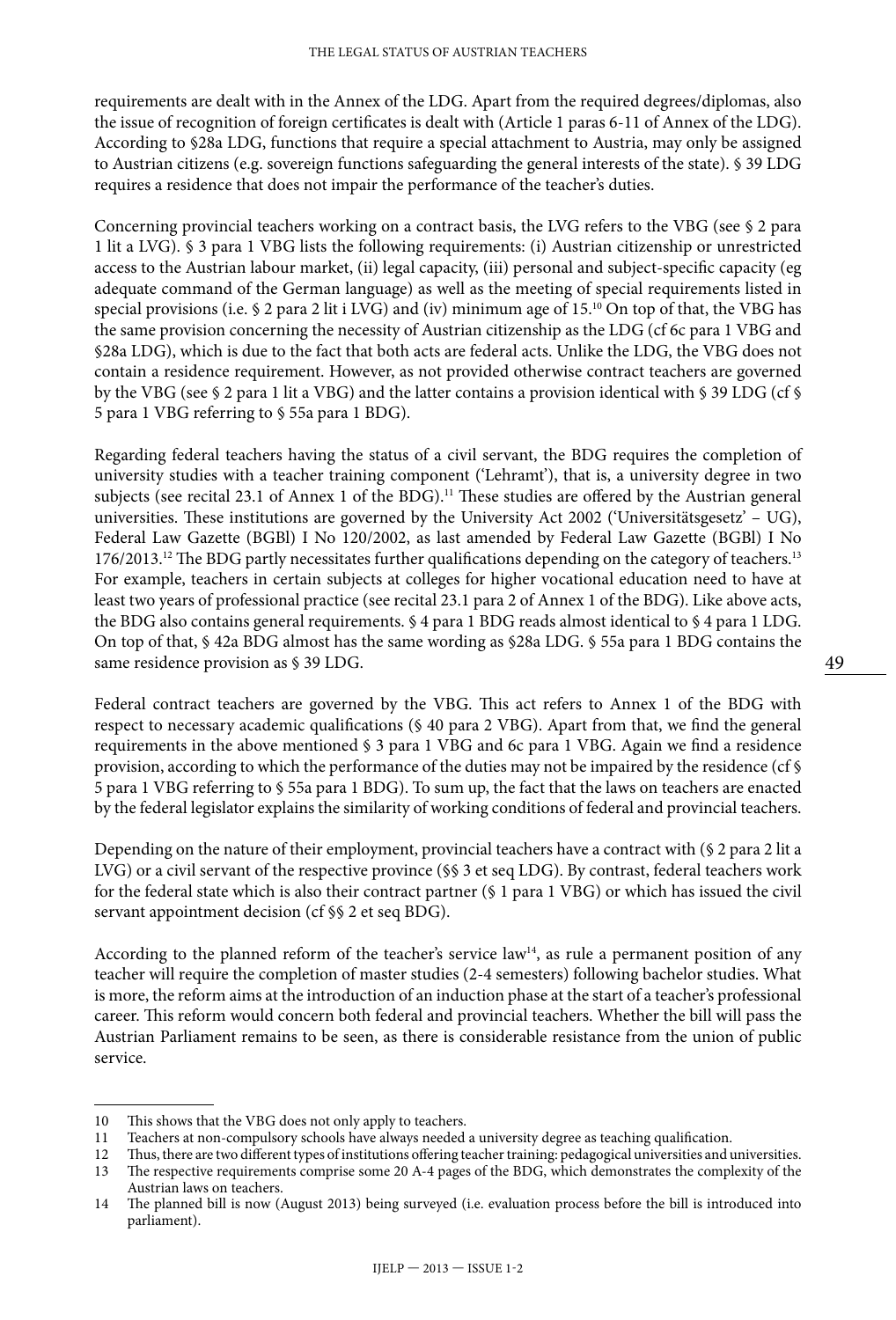# **III. Civil servants and contract teachers in numbers**

According to the Austrian Ministry of Education, in 2011/2012 49.2 % of teachers (this does not include the teachers at agricultural and forestry schools) were civil servants, with 50.8 % being contract teachers. Interestingly enough, in compulsory schools (see above) the percentage of teachers being civil servants (59 %) is higher than in non-compulsory schools (e.g. academic secondary schools), where only 32.6% of the teachers are still civil servants.

Concerning the applicable laws (see above), the BDG 1979 applies to federal teachers who are civil servants, the VBG 1948 applies to federal teachers who are contract teachers. For the provincial level, the LDG 1984 governs the service law of provincial teachers with the status of civil servants, whilst the LVG 1966 applies to provincial contract teachers.

# **IV. Recruitment**

As far as entrance requirements are concerned, pedagogical universities may carry out aptitude assessments (§ 51 para 3 HG), which is for example done in the form of workshops. By contrast, there are generally no aptitude assessments at general universities (an exception is sports). There is an orientation phase at the beginning of the studies. However, only recently did the federal legislator enact a law that does provide for such aptitude assessments at general universities for future students, for the above mentioned Framework Act adds a  $12<sup>th</sup>$  paragraph to § 63 UG. Pursuant to § 63 para 12 UG, which will applied from the fall of 2014 onwards, the aptitude of prospective pedagogues has to be assessed.

#### **V. Permanent appointments**

Under the BDG, a federal teacher starts with a provisional appointment. After 6 years, this appointment may be turned into a permanent one (§ 11 para 1 BDG). Federal contract teachers get a permanent contract after 5 years (§§ 42e para 1, 42g para 1 VBG). The situation of provincial teachers is comparable to the one of federal teachers. A provisional appointment is followed after 6 years by a permanent one as regards civil servants (§§ 9, 10 LDG) and contract teachers get a permanent contract after 5 years (§ 2 para 1 lit a LVG, §§ 42e para 1, 42g para 1 VBG). Thus it is mainly time that allows for a permanent employment.

However, in 1997, the federal government excluded the possibility to become a civil servant for federal teachers with the exception of leading positions.

#### **VI. Few career possibilities**

Both federal and provincial teachers are governed by the Remuneration Act 1956 ('Gehaltsgesetz' – GehG). The Remuneration Act differentiates between several remuneration groups. Each teacher category is assigned to a certain remuneration group (e.g. recital 23.1 of Annex 1 of the BDG). The remuneration rises every 2 years. There are 19 remuneration steps. There are a series of functions that involve extra remuneration (e.g. being a class teacher, cf § 61a GehG). However, there are hardly any leading positions for teachers apart from the position of a headmaster or positions in the supervising school authorities.

An important issue – also with regard to the plans of the government – is extra hours. In order to reduce them, the government is planning to increase the teaching duties (from 20 to 24 hours per week). On top of that, the federal government is planning to reduce the number of above remuneration steps and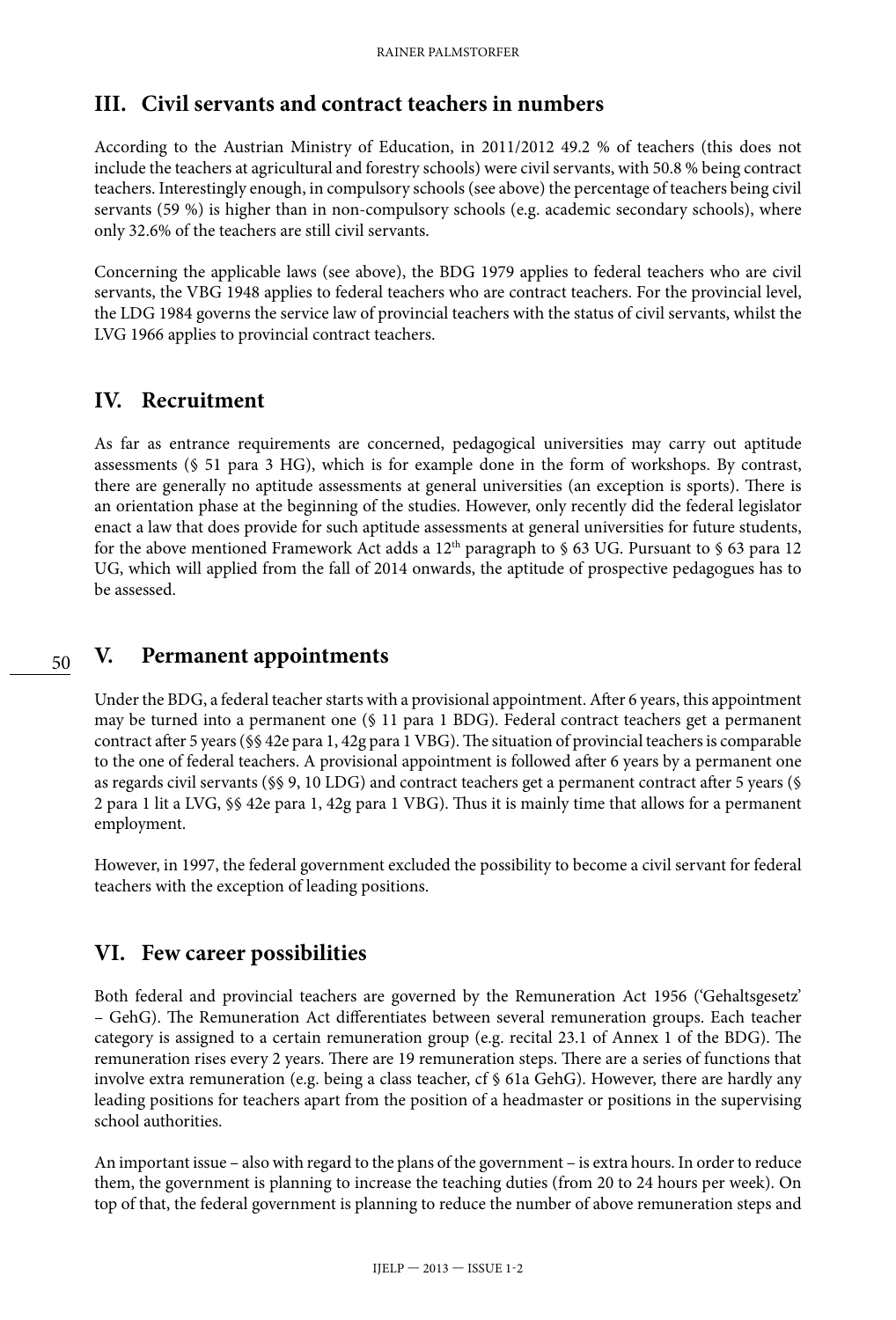introduce higher remuneration at the start of a teacher's career. As mentioned above, these plans have met with strong opposition from the union. In brief, it is not clear whether these plans will be realized.

### **VII. Transfer to another school**

Pursuant to § 6 para 1 VBG, an involuntary transfer to another school is only possible if this transfer is in the interest of the service and if this transfer lies within the transfer scope of the competent department. There is also the possibility of voluntary transfer in case of teaching capacities (i.e. demand in the respective school or disctrict). By contrast, a federal teacher who is a civil servant having a permanent appointment may only be involuntarily transferred if there is an important interest of the service (cf § 38 para 2 BDG). Therefore, civil servants having a permanent appointment have a better protection against involuntary transfer as contract teachers or provisionally appointed federal teachers. Provincial teachers having the status of civil servants may be involuntarily transferred any time to another school or to the pool of reserve teachers (§ 19 para 2 LDG). The length of service and social aspects have to be taken into consideration as long as interests of the service are not impaired. A transfer is not allowed if this leads to a considerable economic disadvantage provided that another teacher – not being threatened by such a disadvantage – would be available (§ 19 para 4 LDG). The teacher has two weeks to object to a planned transfer and may also bring an appeal against a transfer decision (§ 19 paras 5 and 6 LDG). As regards contract teachers of the provinces, § 6 para 1 VBG applies to them with the exception that they may also be assigned to a pool of reserve teachers.

# **VIII. Part-time teaching**

Under § 50a para 1 BDG, the weekly working time may be reduced by the half on the servant's motion provided that this does not run counter to important interests of service. In addition, there is also the possibility of reducing working time for the sake of childcare (§ 50b para 1 BDG). For contract teachers, § 50a and 50b BDG also apply (§ 20 VBG). Thus a part-time teaching job is feasible for federal teachers. For provincial teachers, the law is similar. Like § 50a para 1 BDG, § 45 LDG allows for the reduction of the teaching obligations by half provided that this does not run counter to important interests of service. Contract teachers of provinces who want to reduce their working time have to comply with § 20 VBG (§ 2 para 1 lit a LVG refers to the VBG in this respect).

# **IX. Teaching and side-line**

Side-line is not allowed if it impairs the fulfilment of the federal teacher's duties, if it creates the impression of having conflict of interests or if it endangers other important interests of service (§ 56 para 2 BDG). Each side-line on a commercial basis has to be notified. If the working time has been reduced pursuant to §§ 50a or 50b BDG, side-line requires the permission of the administrative authority (§ 56 paras 3 and 4 BDG). The same provision also applies to federal contract teachers (§ 5 VBG). A corresponding provision applies to provincial teachers being civil servants (§ 40 LDG) or contract teachers (§ 2 para 1 lit a LVG refers to § 5 VB which in turn refers to 56 BDG).

#### **X. In-service training**

There is the possibility of in-service training. Teachers receive in-service training during their working hours. § 58 BDG imposes a duty on federal civil servants to take part in further training. Such duties can also be found in the LDG. Pursuant to § 29 para 3 LDG, provincial teachers have to strive after further training, with § 43 para 3 subpara 4 LDG prescribing an amount of 15 hours of further training per year.

51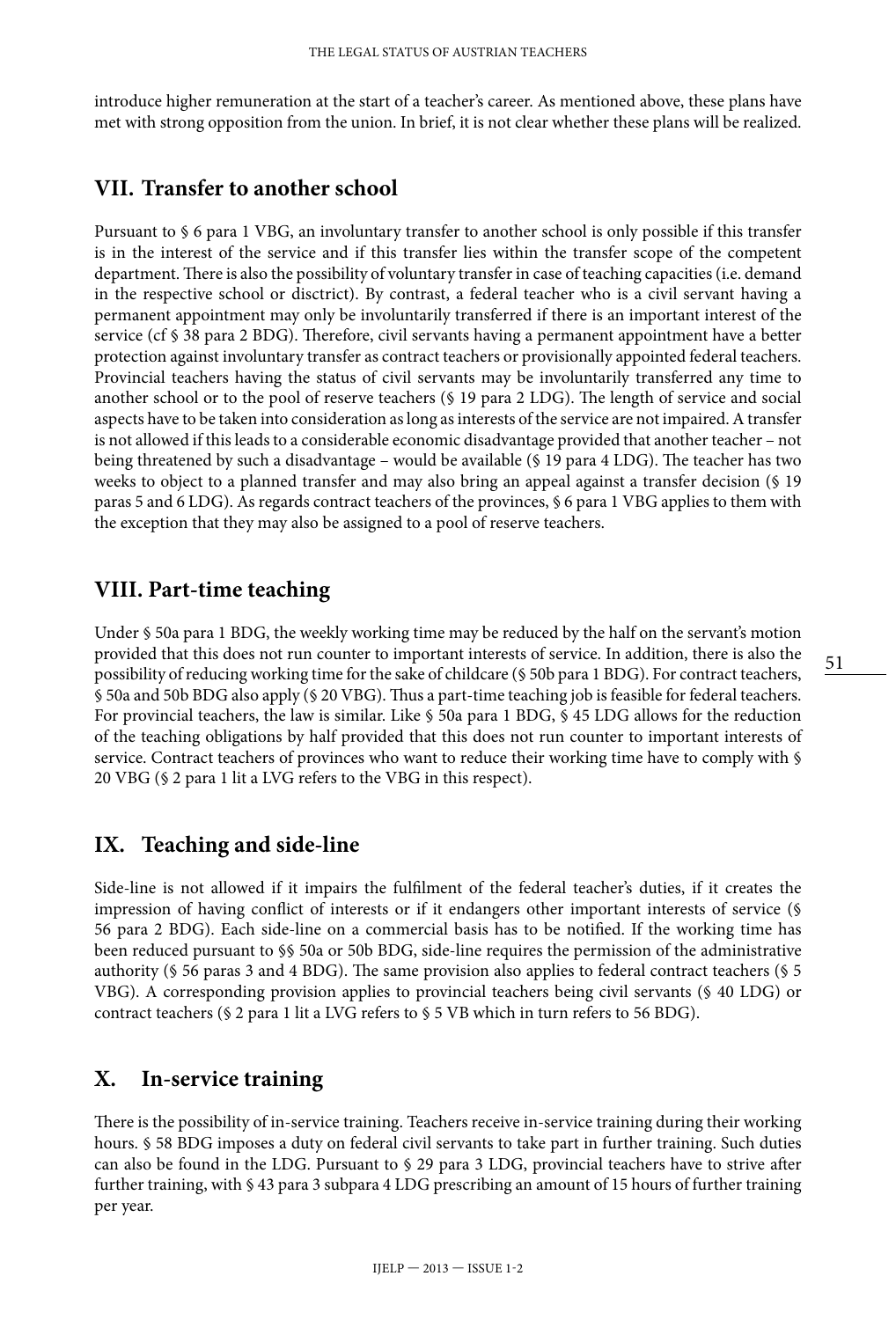# **XI. Leave and absence**

There are several possibilities of absence under Austrian law. Federal teachers may take a sabbatical (civil servants: § 78e, § 213a BDG; contract teachers: § 20a, §47a VBG) for a school year, which requires a proportional cut in the salary in a timeframe of 2-5 years. Sabbatical is only possible if this does not run counter to important interests of service and if the servant has been in federal service for at least 5 years. This possibility also exists for provincial teachers (civil servants: § 58d LDG; contract teachers: § 2 para 1 lit a LVG referring to the VBG).

As regards vacation (see § 219 para 1 BDG), federal teachers (pursuant to § 47 para 1 VBG, § 219 paras 1-5 BDG, i.e. the provision for civil servants, also applies to contract teachers) do not have to be present at the place of their teaching during the main holidays (9 weeks in summer) unless there are special obligations (eg if the teacher has to represent the headmaster, exams). During the other holidays, teachers may leave their place of employment (notification required) unless there are special employment duties that require the presence of the teachers (§ 219 para 2 BDG). The framework for provincial teachers is drafted slightly differently, for under § 56 para 1 LDG the teacher is on holidays during the school holiday unless there are special obligations (eg if the teacher has to represent the headmaster, exams). This provision also applies to provincial teachers working on a contract basis (§ 2 para 2 lit e LVG refers to § 56 LDG). Concerning holidays<sup>15</sup>, the School Time Act 1985 ('Schulzeitgesetz' - SchZG), Federal Law Gazette (BGBl) No 77/1985, as last amended by Federal Law Gazette (BGBl) I No 75/2013, provides for the following holidays (see § 2 SchZG): 1 week semester holidays (in February), major holidays, Christmas holidays (2 weeks), Easter holidays (Saturday before Palm Sunday to Tuesday after Easter Monday), Whitsun holidays (Saturday before Whitsun to Tuesday after Whitsun).

§ 74 BDG provides for special paid leave ('Sonderurlaub') on the federal civil servant's request for important personal, family or other reasons provided that this does not run counter to important interests of service. Within a year, special paid leave may not be longer than the working hours of 12 weeks. A circular of the Minister elaborates on § 74 BDG allowing, for example, 3 days of special paid leave in the case of marriage. Also federal contract teachers have this possibility (§29a VBG). The same holds true for provincial teachers (civil servants: § 57 LDG; contract teachers: § 2 para 1 lit a LVG refers to the VBG); however there are certain deviations: First, there is the possibility of special leave up to a year for certain categories of teachers qualifying for a different school type (§ 117 LDG, § 4 LVG). Second, § 57 para 1a LDG provides for special leave up to 3 months for acquiring additional IT skills.

Apart from that, there is also the possibility of unpaid special leaves for federal teachers up to 10 years provided that there are no compelling interests of service (§ 75 BDG: civil servants; § 29b VBG: contract teachers). This does necessitate certain reasons on the side of the teacher. The same applies to provincial teachers (§ 58 LDG: civil servants; § 2 para 1 lit a LVG refers to the VBG).

There are special provisions for unpaid leaves for certain reasons: for the sake of taking care of retarded children or care-dependent family members (§ 75c BDG: civil servants; § 29e VBG: contract teachers), paternity leave (§ 75d BDG: civil servants; § 29o VBG: contract teachers) and end-of-life care (§ 78d BDG). Corresponding provisions can be found in the LDG (cf § 58c LDG: care of retarded children or care-dependent family members; § 58d LDG: paternity leave; § 59d LDG: end-of-life care). For provincial teachers working on a contract basis, § 2 para 1 lit a LVG refers to the above-mentioned provisions of the VBG. Under general Austrian labour law (cf § 11 Labour Contract Law Adaptation Act – 'Arbeitsvertragsrechts-Anpassungsgesetz'), Federal Law Gazette (BGBl) No 459/1993, as last amended by Federal Law Gazette (BGBl) I No 138/2013, there is the possibility of paid special leave for the sake of vocational training ('Bildungskarenz') for persons employed on a contract basis.

<sup>15</sup> Regarding semester holidays and main holidays, they start in Burgenland, Lower Austria and Vienna one week earlier than in Upper Austria, Salzburg, Styria, Carinthia, the Tyrol and Vorarlberg (Cf § 2 para 2 lit 1 b and lit 2 SchZG).